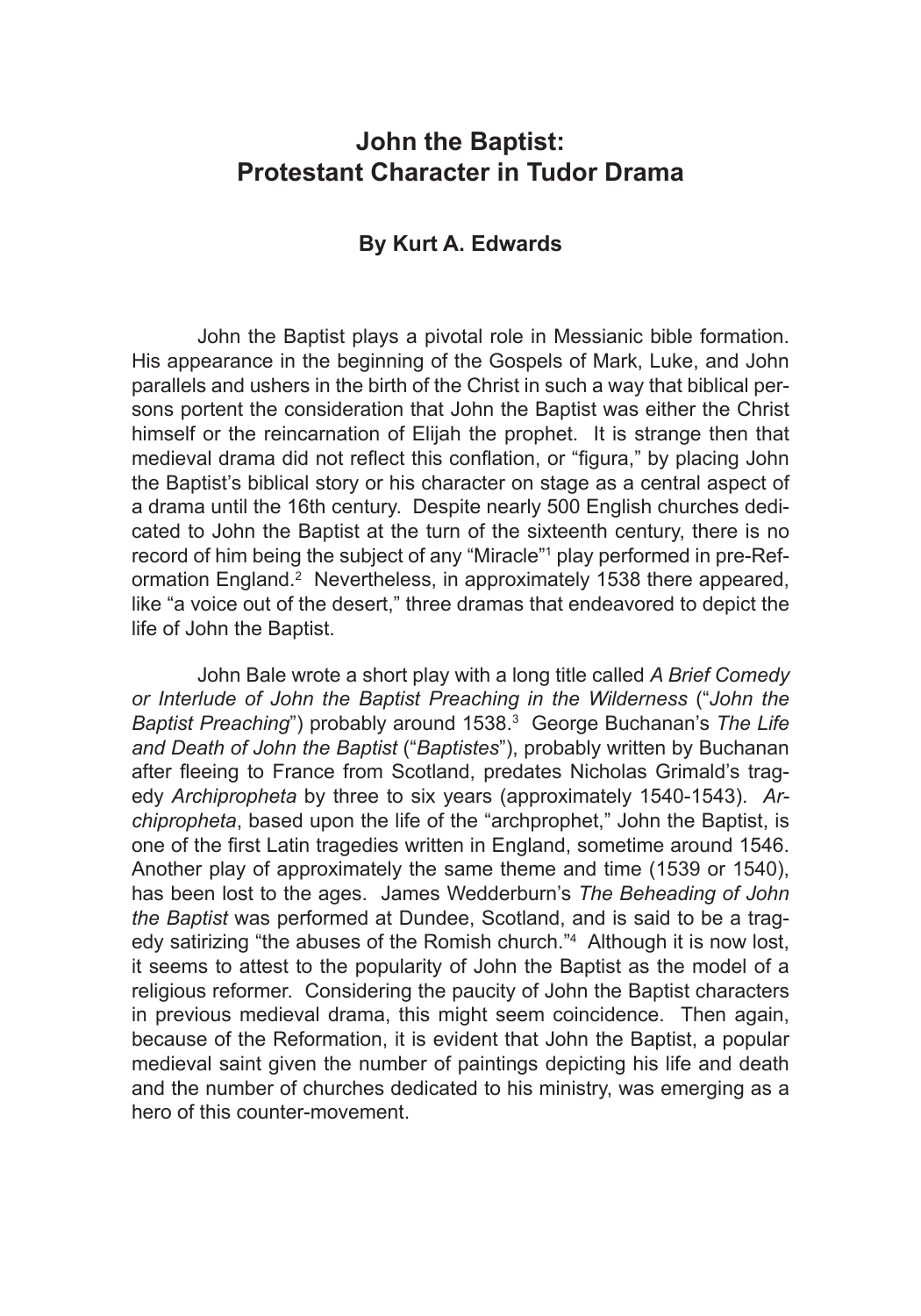What is even more unusual about these plays is that John the Baptist, as a character, has a very limited use in other types of medieval plays before these dramas. In the York Cycle, John appears in one scene and is spoken about in another scene between the Virgin Mary and Elizabeth, John's pregnant mother. However, it is impossible to pinpoint an exact date in which John was included in the York Cycle as it had many transformations during its production life. For that reason, it is possible that this particular rendition of the York Cycle was written after these other representing dramas. Additionally, there was one very short play originally published in 1468 called *The Prologues of the Demon and of John the Baptist* that has John the Baptist as a character. In the play, the character of the Demon speaks for approximately three modern pages in length and then John speaks for approximately one page. John's function is to let the Demon know that the age of Jesus is coming, but he does not speak of baptism or his biblical story in any way. Why then did John the Baptist, and his story, feature prominently during the later Tudor period, and what drove multiple playwrights to write of the Saint in a relatively short period of time – approximately eight years? If plays of the period were, in some way, to teach the masses about the tenets of theology as much of medieval drama had been,<sup>5</sup> perhaps a new understanding and furtherance of baptism as a prominent feature of Christian life could be rewarded as the cause. Coupled with the rise of Protestantism in England, Thomas Cranmer's *Common Book of Prayer*, and Henry VIII revisions of the Six Articles Act in 1539 which endorsed the orthodox view of transubstantiation (and ultimately led to Bale's self-exile from England),<sup>6</sup> there is a strong cause-and-effect relationship to the prominence given to John the Baptist. Perhaps these plays were attempting to uphold the one sacrament universally endorsed by Protestants: baptism. Alternatively, perhaps it is only zealotry on behalf of these individuals. This paper explores these questions with an examination of all three plays and the agenda that each is seemingly attempting to forward. To provide context, I also examine the historical implications when each play was written to understand why John the Baptist was accepted as a meaningful dramatic character at this particular place and time. First, the three playwrights:

John Bale, an English reformer and dramatist, was born in 1495 in Suffolk. Educated at Jesus College at the University of Cambridge, Bale became an ardent Protestant and devoted his life to religious debate. He was notorious as a zealot and as a prolific writer of learned and bitterly argumentative works. Bale often subordinated "his drama to his political purpose, but he clearly regarded his roles as reformer and propagandist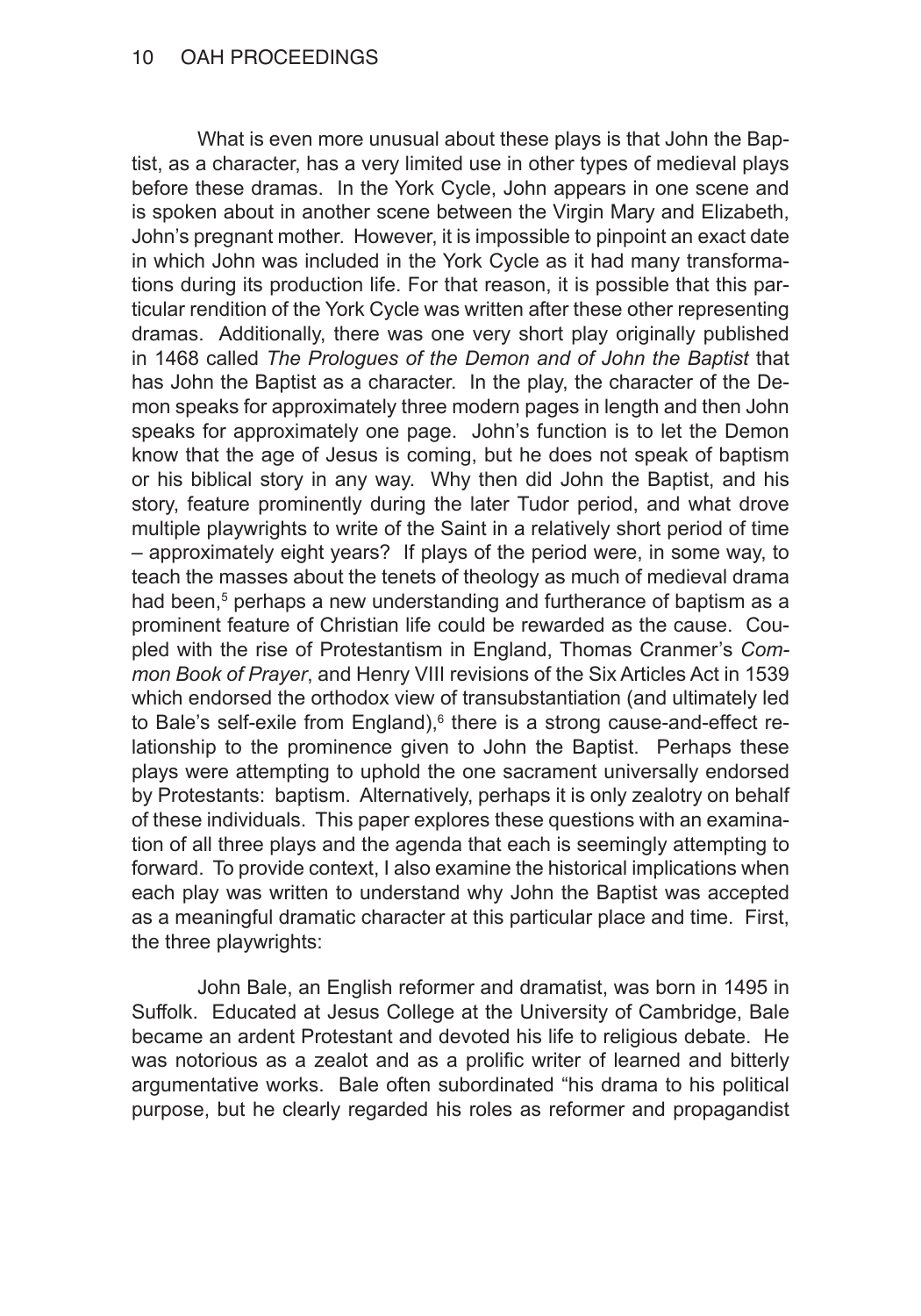as more important than that of entertainer."<sup>7</sup> Although *Kynge Johan* (1538) is perhaps his most famous play (mostly because of its consideration as the first historical drama penned in England), *John the Baptist Preaching* is perhaps his most ardent anti-papal, anti-Catholic play. In the play, Bale seems to be dramatizing his academic work of the same period, *Three*  Laws of Nature, New Comedy and Interlude Concerning the Three Laws of *Nature, Moises, and Christ, Corrupted by the Sodomites, Pharisees, and Papists*. In this long-titled work, Bale endeavors to expose the wrongs of the Papal state, equating them to the biblical inhabitants of Sodom and the Jewish pharisees of Christ's period. One study remarks that Bale's polemical intention with *John the Baptist Preaching* was "to advance the cause of the Reformation by exhibiting the patriotic objection to the power of the Pope."<sup>8</sup> Bale was, by all accounts, a hardened Protestant reformer who conveyed his fanaticism when any opportunity presented itself.

George Buchanan was born in 1506 at Moss, near Killearn, Stirlingshire. His father died when George was seven and the family moved to Cardross, Scotland, where Buchanan would be educated.<sup>9</sup> While at university in Paris, Buchanan's fellow students were John Calvin and Ignatius Loyola. Although there is no direct evidence that Buchanan was on friendly terms with either religious reformer, it is at least feasible (based in part on the political savvy nature of his plays) that he was acquainted with them, for Buchanan had the ability to remain on speaking terms with people who were themselves violently opposed to one another. For example, later in his life Buchanan remained on friendly terms with both Queen Mary (at least until he became convinced of her complicity in the murder of her husband, Darnley) and with the Earl of Moray (Mary's half-brother and lay leader of the Reformers). Buchanan straddled the fence theologically and developed intellectually along the same lines as Erasmus and Thomas More, that is, anti-obscurantism rather than pro-Reformation, only turning to a more adamant and vociferous Reformation stance after his return to Scotland in 1560.<sup>10</sup>

Among Buchanan's many satires against Catholics, his *Franciscanus* may be considered the most famous, if only because it formed one of the bases of the indictment laid against him by the Franciscans. It appeared in 1538 (the same year as Bale's work) and was the reason for his arrest and exile the following year, sending Buchanan to England and then to France.11 Buchanan's other important works were *Jephthes*, in which he inveighs against political tyranny with underlying pro-Reformist themes, and *Baptistes*, following the same anti-tyrannical premise. Taken together,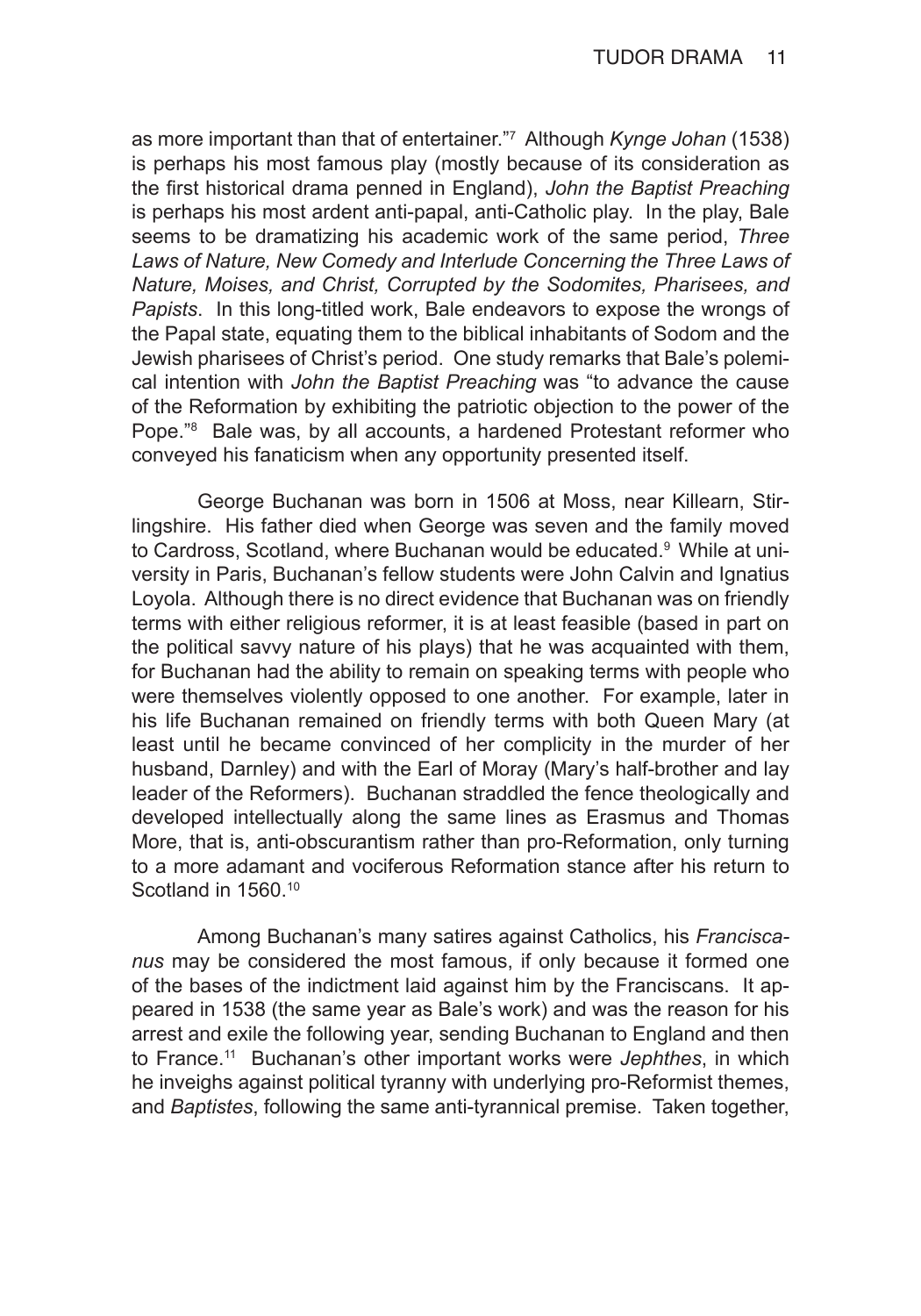### 12 OAH PROCEEDINGS

Buchanan's pro-Reformation stance was most assured. However, unlike Bale, Buchanan was much more political in his religiosity, able to separate argument and proceed lightly with those whom he disagreed.

Nicholas Grimald was born in Huntingdonshire in 1519 and educated at Christ College, Cambridge. Shortly after his installation as a lecturer at Oxford in 1547, Grimald became chaplain to Bishop Ridley, imprisoned because of his anti-Catholic stances. Grimald's connection with Ridley brought him under suspicion and he was later imprisoned as well.<sup>12</sup> Two of Grimald's Latin tragedies, *Christus redivivus* and *Archipropheta sive Johannes Baptista*, are extant. They were both printed at Cologne in 1548 and probably performed at Oxford two years prior.<sup>13</sup> It cannot be determined whether Grimald was familiar with Buchanan's *Baptistes*, but it is documented that by 1550 Bale and Grimald were close friends.14 Interestingly, Bale categorized Grimald's work, writing that Grimald "fervently showed and taught that our salvation is alone in Jesus the Saviour, and that he himself was intent not on his own, but on the divine glory. What liberality can be greater, what generosity can be broader, than to impart to others free of charge what we have learned at great expense and with labor, as our friend Grimald did."<sup>15</sup> Knowing of their friendship and their compatible Protestant views indicates that Bale could have had influence on Grimald's desire to write his own "John the Baptist" play. Their execution is markedly different, but their subject matter and intent are undeniably the same – to write pro-Reformation polemics.

Grimald's drama provides a purely romantic motive for the catastrophe16 in the passionate attachment of Herodias to Herod and he constantly resorts to lyrical methods, while Bale and Buchanan's dramas are more straightforward with plodding arguments. The stress on action in Grimald's *Archipropheta* contrasts with both Buchanan and Bale, which are both somewhat devoid of action. It would be easy to separate Grimald's play from these other two because of the varying ways in which they were written, but considering the disquieting aspects of the period it is equally as difficult to dismiss their function as a group. In fact, Grimald simply is a more action-oriented playwright (an aspect that is particularly agreeable to contemporary readers),<sup>17</sup> especially when compared to Bale and Buchanan.

The time and place that these three dramatists penned their John the Baptist plays represented some of the most troubling in England's history, and the surrounding years (1531-1554) are paramount in what made England a nation of Protestants. Spurring this climactic period of change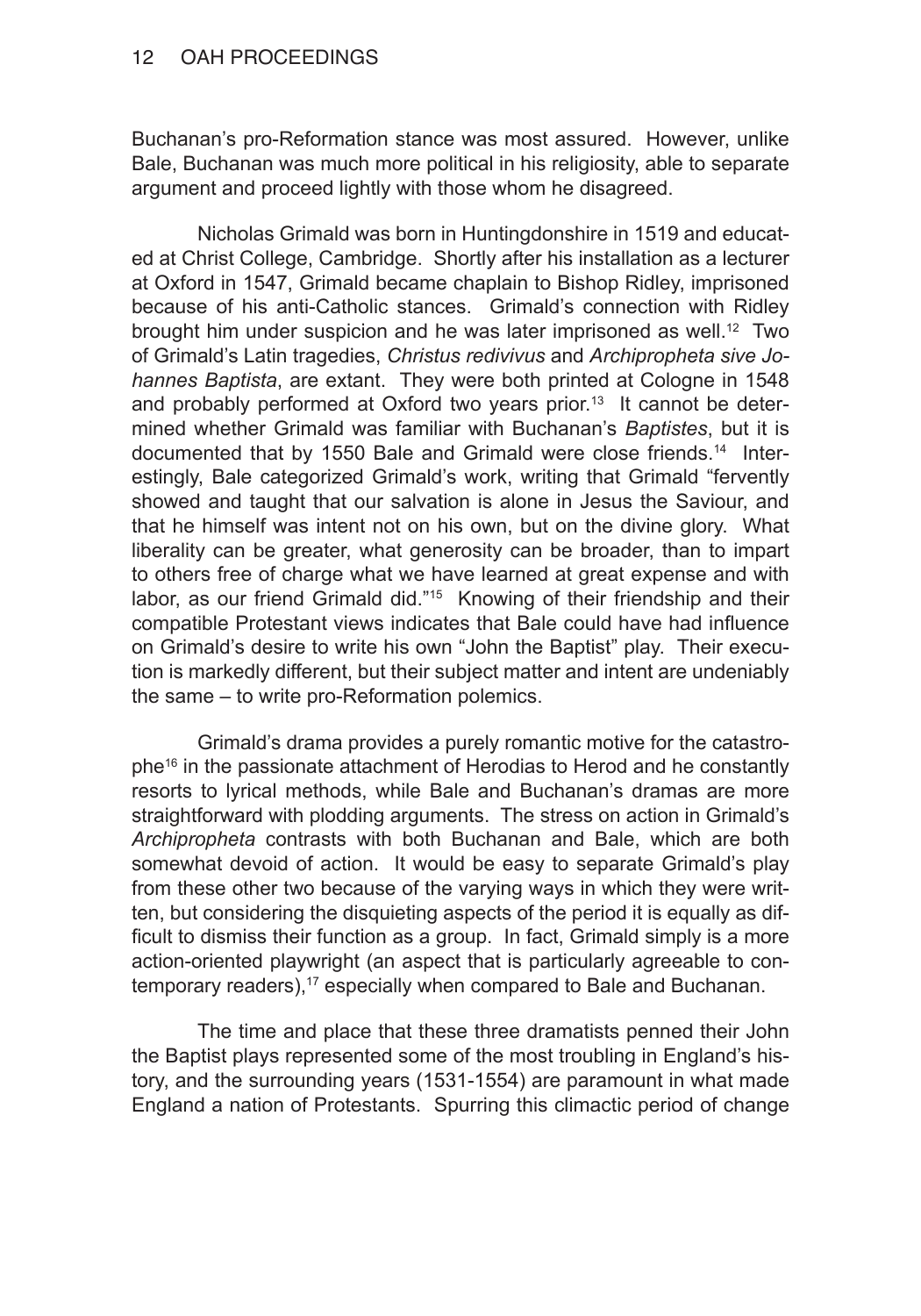was the struggle over religious supremacy and, most significantly, whether Henry VIII's church should have the appearance of anything Catholic. There seems to be a concerted effort to break with these notions, and this is where we see these three plays emerge. While all are seemingly pro-Reformation, Bale's contains the most obvious anti-Catholic rhetoric. With this said, we know by Buchanan's other writings that his *Baptistes* had anti-Catholic sentiments, mostly given the fact that the play deals with the sacrament of baptism and no others. Together with Buchanan's other original play, *Jephthes*, we see a clearly directed polemic "against hypocrisy and idolatry in religious people, and also against tyranny" but we also see an "opposition between pure and corrupt religion."<sup>18</sup> *Baptistes* also includes rhetoric that seems to aim directly at the Jesuits, who at this time were being legitimized by Pope Paul III. In 1542, the Pope established the Roman Inquisition, which followed an act of English Parliament declaring authority of the Pope void in England in 1536. In 1543, the first Protestants burned at the stake in the Spanish Inquisition. There are definitely theological battles between the two passionate positions. This same political, religious, and violent invective is also making its way into the dramatic efforts of many forward thinkers, including Bale, Buchanan, and Grimald.

Further indication of theological fracases is that during this time the Catholic Council of Trent formed. The council opened at Trent on December 13, 1545, and closed there on December 4, 1563. The Council of Trent's main objective was the determination of Church doctrine in answer to the "heresies" of the Protestants; another objective was the execution of thorough reform of the inner life of the Church by removing the numerous abuses that had developed in it. The Council of Trent defined the differences between the Catholic and Protestant positions and formalized the ideals, doctrines, and laws of the Roman Catholic Church. Although the Council addressed issues raised by the Protestant Reformers, only cardinals, bishops, and heads of Catholic orders could speak and vote during its full sessions; Protestants were invited only to send representatives.<sup>19</sup> Because Protestant reformers were not given a mouthpiece at the Council indicates another reason why perhaps theological arguments are being brought out using "medieval drama" educative strategies.

These issues, as well as the subsequent disagreements over the sacraments the Protestants recognized as doctrinal led to these three plays, all of which espouse Protestant doctrine in that baptism is displayed as the sacrament of choice. As said before, Bale's drama is the most assuredly anti-Catholic given its lines to "flee men's traditions," its promotion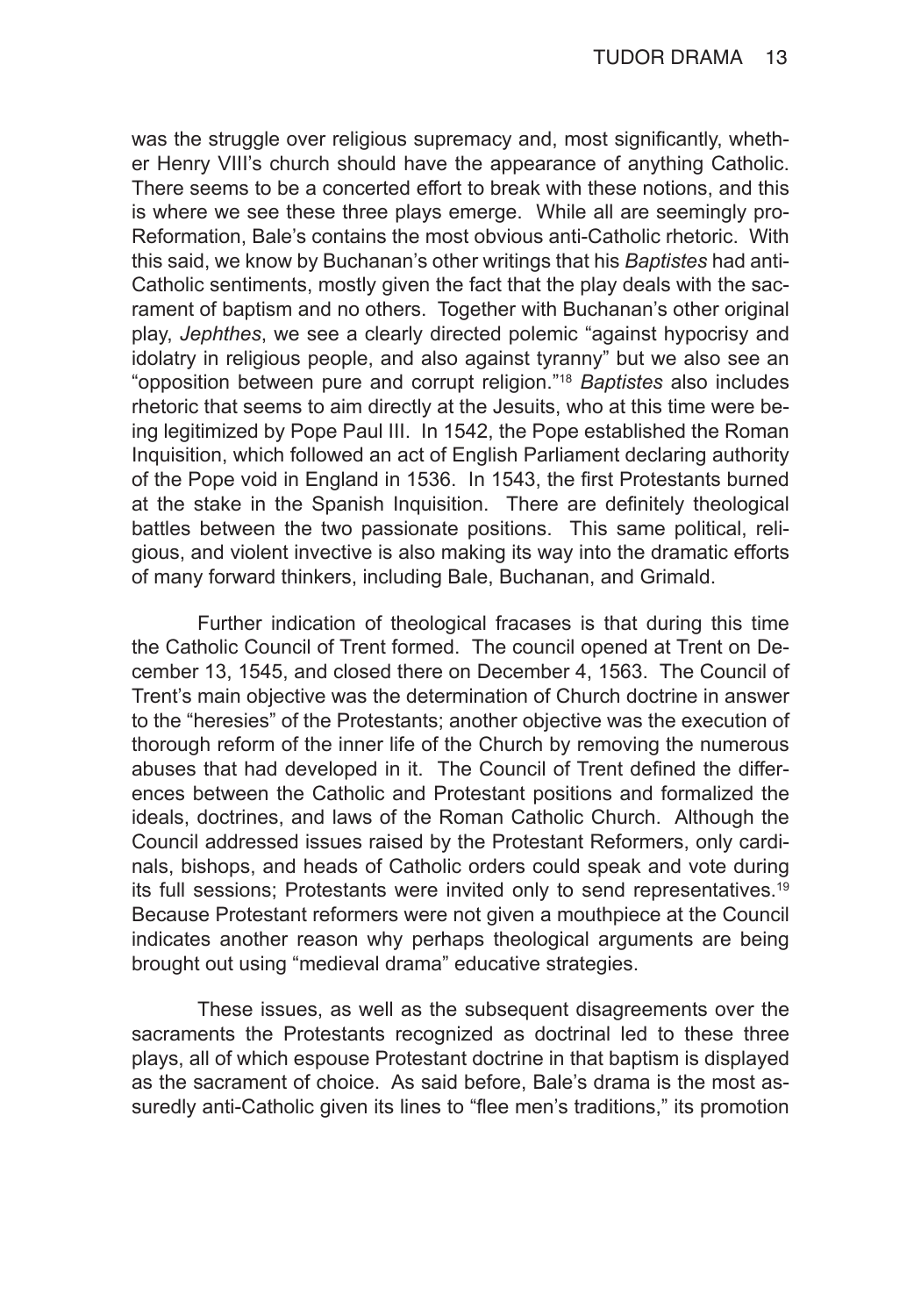of "forgiveness by faith" only and not by "good works, nor merits of your fathers, your fastings, long prayers," and especially the last lines which call Christians to not "believe neither Pope, nor priest of his consent."20 Additionally, of Bale's *Kynge Johan*, "It is possible that Bale and a troupe of players were being used in a propaganda campaign to support the Reformation cause."21 With this being speculative for *Kynge Johan*, it is assured that this was true for Bale's *John the Baptist Preaching*.

L. R. Merrill argues that Grimald's *Archipropheta* does not contain "a thesis, as did Bale, who used his play as a vehicle for the exposition of his anti-papal doctrine; nor as Buchanan, whose theme was human liberty crying out against tyranny and priestcraft."<sup>22</sup> However, given the clashes between Catholics and Protestants of the time, it would be almost impossible to compose a play depicting John the Baptist that would not espouse Protestant belief, especially in light of Bale's and Buchanan's plays written immediately prior. Furthermore, Grimald writes in his introduction to *Archipropheta* that "this history of John the Baptist" is intended "not only to delight the learned, but also to profit those of cruder intelligence," which may indicate Grimald constructed this play to appeal to more than an academic audience. Later Grimald writes, "Here the reader or the spectator will learn true, genuine, unfeigned repentance, the way to approach Christ, and the lesson the first preacher of the Gospel so strongly impressed upon the minds of men." And later, "He [the reader or spectator] will also see how hypocrites delight in themselves, . . . and how they either dissolutely neglect pure religion or attack it hostilely."<sup>23</sup> These words indicate a polemic, and given the scrapes already flourishing coupled with Grimald's religious ideology, the best guess would be Grimald is aiming his polemic in the same directions as Bale's and Buchanan's.

Further indication of Grimald's ideology is in *Archipropheta*'s prologue, given by Jehovah who says, "The way should be made straight for the Lord: hope in human wisdom, evil worship, vain-glory in works, in short, all wicked things, must be put aside; our voice must be harkened to, and in God must trust be placed."<sup>24</sup> Here, through Grimald's mouthpiece, Jehovah seems to be arguing *against* works-based forgiveness (similar to Bale) and *for* direct relationship with God, not through an intermediary priest. Later the chorus declares, "Neither the priests, nor the Pharisees, nor the Levites, skilled in deceit, were able to flatter him [John the Baptist] with new titles."<sup>25</sup> This could be read as a conflation of Catholic leadership with those of biblical Judaism, all "skilled in deceit." Lastly, in the play, Grimald embarks on a treatise of baptism when John, Herod, and Herodias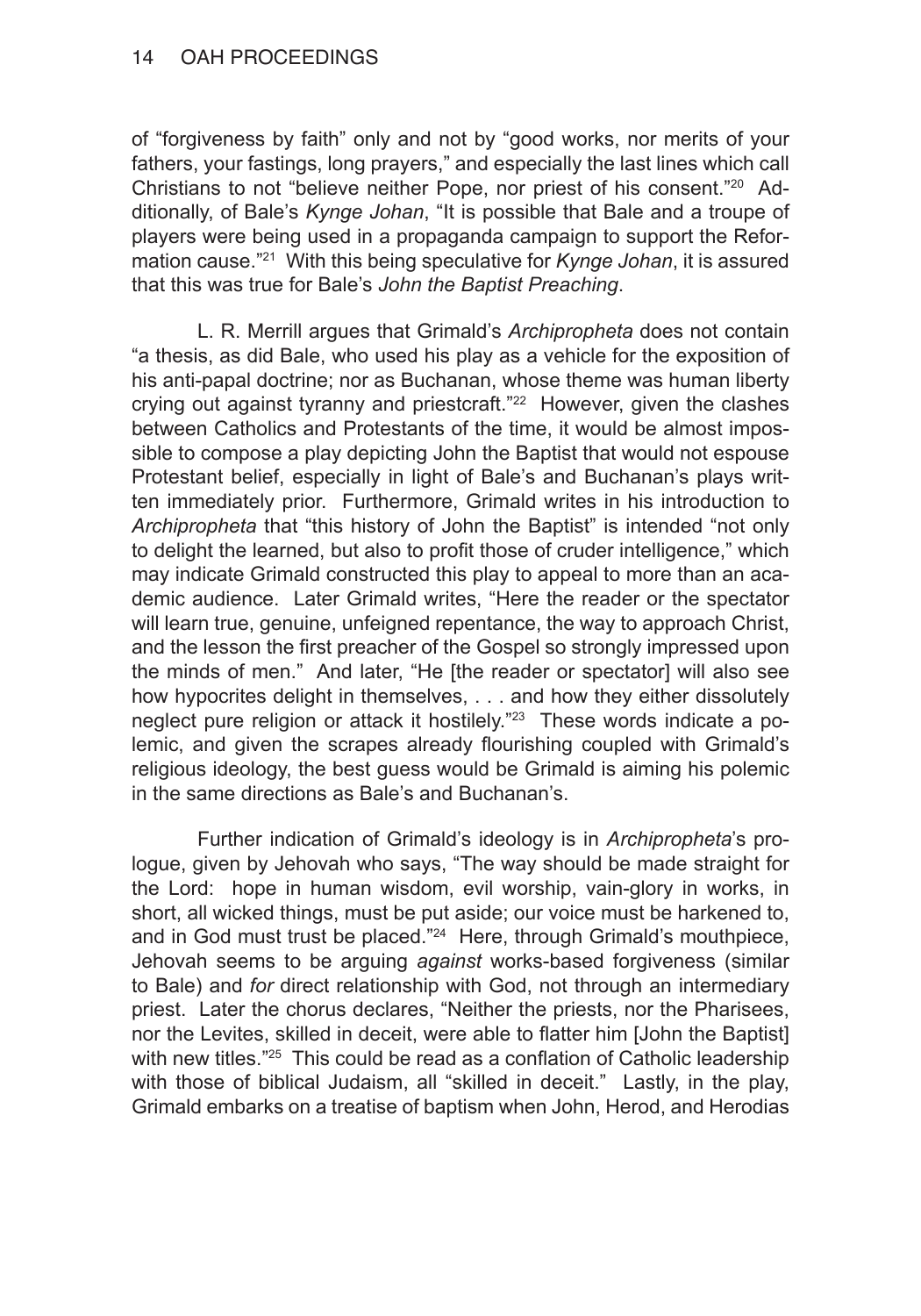have a conversation about the path to God. John nearly convinces Herod to repent through baptism, only to be thwarted by Herodias who reminds Herod that because she was his brother's wife first, she would have to be discarded. Herod quickly realizes he does not want to lose his wife for a new religion. John does not mention any way to salvation other than this act that "cleanses the defiled conscience of its foul sin, and renews the heart."26 In this representation of baptism as the sacrament that leads to salvation, and the abandonment of other Catholic sacraments, there is an overt implication of these other sacraments and the elevation of baptism.

Similar to Grimald's drama, Buchanan's *Baptistes* depicts the conflict that led to John's beheading, but he sidesteps any dramatic action, relying upon heavy narration to present the political and spiritual issues. It has been speculated that this is because Buchanan wrote the play for his students while in exile in Bordeaux "to provide practice in Latin pronunciation."27 While this may be, Buchanan's pro-Reformation leanings cannot be denied. Either way, the overwhelming feature of the play is its anti-tyrannical stance. However, when coupled with the "hero of the Reformation," John the Baptist, there is also a flavor of anti-establishment, and this would include the Roman church. Buchanan makes his play a vehicle for a political message as well as religious by depicting tyrants who should succumb to the masses' wishes. Furthermore, like Bale, Buchanan emphasizes man's victory of fate through faith, disavowing works-based Catholicism. Buchanan's play concludes with the celebration of John the Baptist as a supporter of the "truth on behalf of religion and ancestral laws" and declares that we "in our prayers" should "ask for a similar end of life for ourselves."28

Clearly then, pro-Reformation playwrights who advocated religious doctrine based on Protestant viewpoints wrote these three plays. The fervent nature of these dramatists' beliefs cannot be overstated. Although Bale is the most vocal in his vehemence, Buchanan (despite his exile for his *Franciscanus*) undoubtedly understood the political ramifications of his principles and played both religious sides, while Grimald seems to have the appropriate professional connections to indicate his Protestant dictates (Bale and Bishop Ridley). Therefore, it is easily comprehensible that their views would penetrate their writings, especially considering the amount of Protestant punch we can see in all three plays.

Almost as important as the playwrights' views, whereas any Catholic "Miracle" play would use "St." in the title (as in St. John the Baptist), none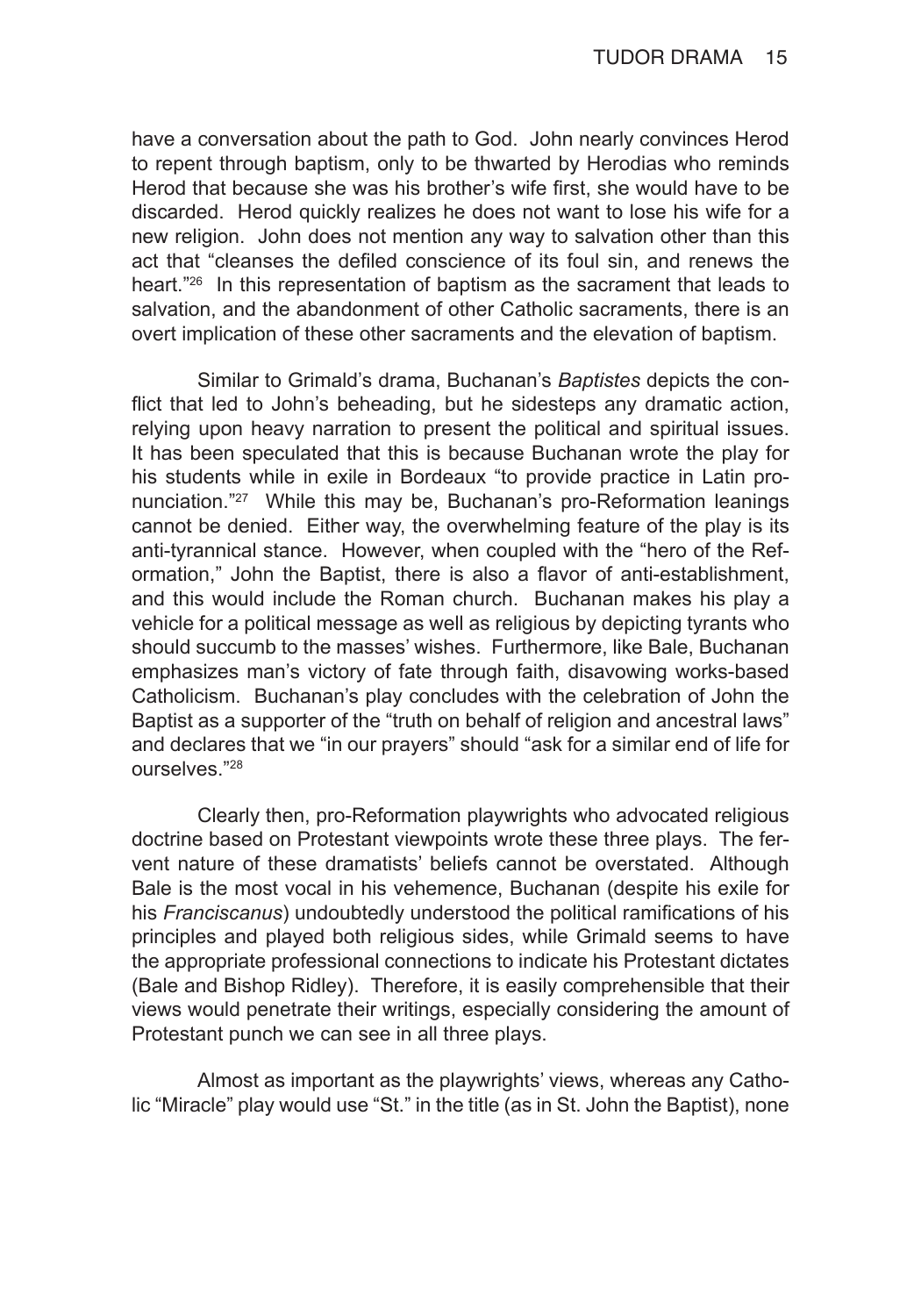#### 16 OAH PROCEEDINGS

of these plays do, alternatively opting to merely assert "John the Baptist" as the title character – a possible shot at the higher church. Furthermore, with the physical and political religious battles occurring over the "correct" way to approach the Christian God, it cannot be assumed that presenting a character of sacrament, as John the Baptist, who clearly and powerfully represents baptism, is benign. No, these plays, *John the Baptist Preaching*, *Baptistes*, and *Archipropheta* are all anti-Catholic in their doctrine. While Bale's play may be the most outwardly harsh in its direct argument against Catholicism, Buchanan's is forged in a similar didactic manner with less fiery language. Grimald's dramatic presentation of the complete John the Baptist biblical story obviously holds up John the Baptist as a heroic figure, to which honor and sacrifice must be made.

This view of these playwrights as polemical and educative in nature supports James Forse's insight that producers of medieval drama used their art to provide theological education to the masses. Furthermore, this view advances Forse's insight into Tudor drama as well. With these educative devices, it is no stretch to see that some Tudor drama had the intent to educate their masses with a theologically Protestant turn, using John the Baptist as the audience-friendly protagonist. This view also moves the political-turned-theological battles of England into the realm of the dramatic. Propaganda comes in all forms and the theatre is not exempt from this practice. Finally, the absence of any other sacraments promoted by the Catholic Church supports these three playwrights' furtherance of an independent church built on faith, not works. The Protestant Reformers believed they were founding their arguments biblically on the only two sacraments that Jesus Christ himself took part – communion and baptism. Bale, Buchanan, and Grimald presumably felt called to advance these sacraments as the only "true" aspects of religious following. Placing John the Baptist as the central dramatic figure on stage allows for the promotion of baptism as one of two (and only two) integral aspects of Christianity.

### **NOTES**

1. What we now call a miracle-play is a sequence of episodes taken from the life of some wonder-working saint.

2. Howard B. Norland, *Drama in Early Tudor Britain, 1485-1558* (Lincoln: University of Nebraska Press, 1995), 319.

3. *John the Baptist Preaching* is the second short play in a sort of trilogy by Bale. Its companion pieces, *God's Promises* and *The Temptation of Our Lord*, contain John the Baptist as a character, but do not diatribe against the Catholic Church with the same unmistakable rhetoric as *John the Baptist Preaching.*